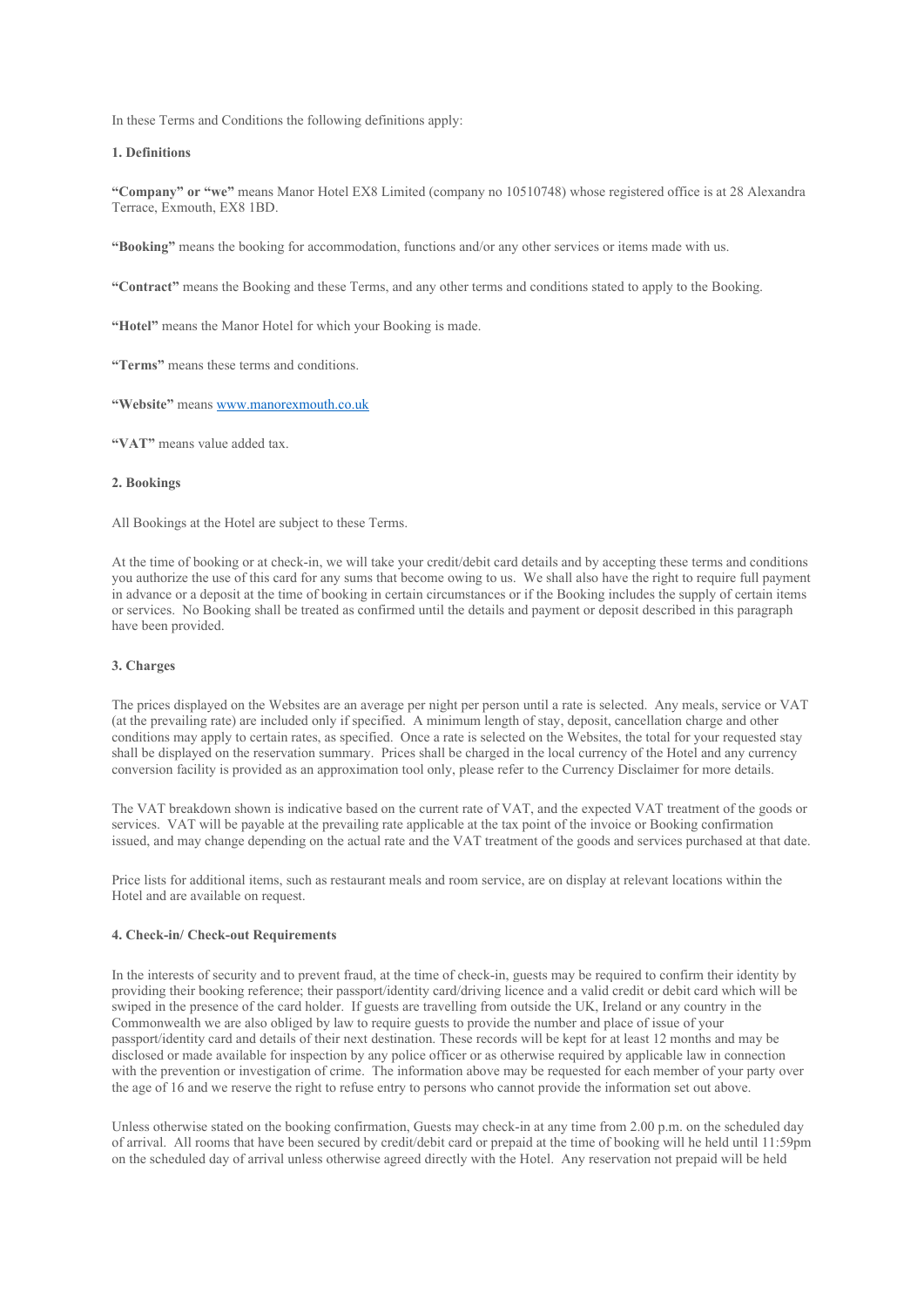until 10.00 p.m. on the day of arrival at which time we will be entitled to re-let the room, unless the guest has notified the hotel of a late arrival.

On the day of departure we kindly ask all guests to vacate their rooms by 10.00 am (unless a later departure is stated as part of your Booking). Late check-out after this time can be requested subject to availability and will be charged at an hourly rate at the discretion of the Hotel.

Rooms are subject to maximum occupancy rules set by the Hotel. If you would like further details please contact the Company or the Hotel.

# **5. Payment**

We accept the following methods of payment: credit cards: MasterCard, Visa; debit cards - Visa/Delta and Visa/Electron.

For advance purchase rates the card you booked with must be presented on arrival, along with the appropriate ID.

At the time of check-in we will authorize the accommodation charges (room rate, VAT and any service charge) and anticipated incidentals for the duration of your stay against your credit/debit card. We may also choose to accept a deposit in place of payment card authorization by another valid form of payment, including cash.

During your stay the Hotel's system will calculate the incidentals charged to your room on a daily basis. If the cost of those incidentals exceed the authorization taken on check-in, further authorization will automatically be requested and if such authorization is not available, we may request another method of settlement or a deposit to be provided, failing which we reserve the right to restrict access to your room.

All outstanding charges must be paid for in full on check-out from the Hotel. If the outstanding charges do not exceed the authorization taken on check-in, the authorization for the amount not utilized will be released, however, we cannot control how long it takes for your bank to effect such release. If staying for multiple nights at the Hotel we may require you to make payment for any outstanding charges on a more frequent basis during your stay.

# **6. Cancellation Policy and No Shows**

The cancellation policy varies according to the rate that is booked. Please refer to the individual full rate descriptions given at booking.

For rates marked as "Flexible Rate" - These are cancellable without charge up to three days prior to arrival. Cancellation and non-arrival charges apply after the relevant time and will be charged to the credit/debit card supplied at the time of booking. We reserve the right to charge for one night's accommodation per room booked if the above cancellation requirements are not met.

For rates marked "Non-refundable" - We require full prepayment for the entire stay at the time of the Booking and this is non-refundable and the Booking non-changeable. Prepayment is charged to the credit/debit card supplied at the time of the Booking. Cancellation or non-arrival will result in the forfeiture of the prepayment.

# **7. Changes or Cancellation by the Company**

Very occasionally we may need to cancel your Booking. In such circumstances you will be given a full refund but we shall have no further liability to you arising out of such cancellation. We will, however, use reasonable endeavors to try and relocate any confirmed Booking cancelled by us to an alternative location similar in standard to the Hotel.

Your booking is for a class of room in the Hotel and does not guarantee that you will be able to stay in a specific room or in the same room for the duration of your stay. However, we may need to allocate an alternative room to you for operational or safety reasons. If we need to move you to a different room during your booking for which a lower rate is available than the rate you booked at, we will refund you the difference in the rates.

## **8. Damage**

We reserve the right and you hereby authorize us to charge your credit or debit card for any damage incurred to your room or the Hotel during your stay (including without limitation specialist cleaning) or for any items that are missing when you leave.

## **9. Accessibility**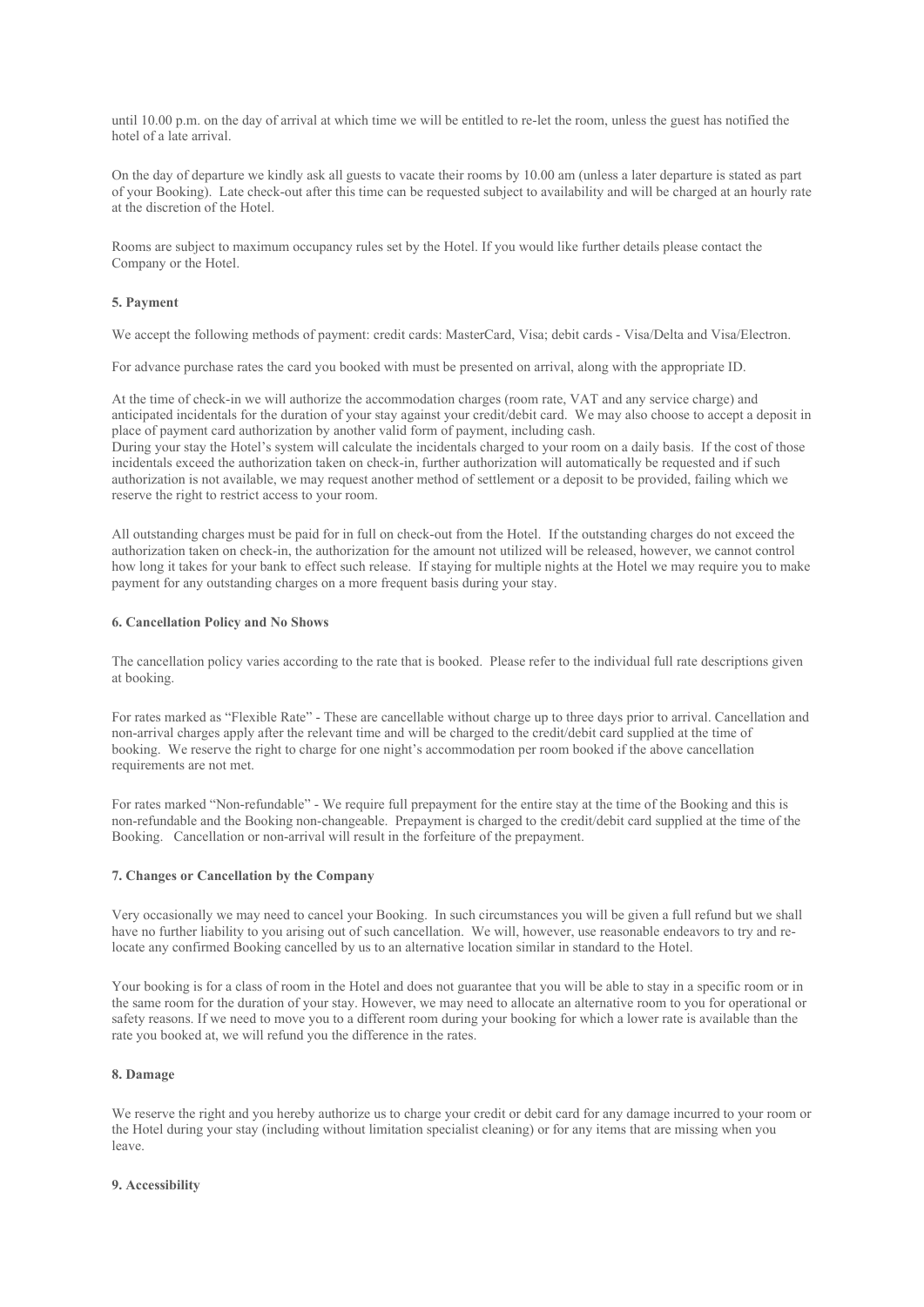Please contact our Reception team on 01395 272549 to discuss specific individual requirements and the availability of appropriate accommodation, and we will do our best to accommodate your needs.

# **10. Parking**

The Hotel has its own small car park, a charge will be made for each space that is reserved . The space may not be available for the duration of your stay. Terms and conditions may also apply to car park use. Please contact the Hotel directly for more information. Cars and their contents are left at the owner's/customer's own risk. We do not accept responsibility for loss or damage (save as may not be excluded or restricted by applicable law).

# **11. Hotel Events**

Please be aware that at certain times throughout the year some of our hotels may host weddings, events and parties, which you may feel would be an intrusion on your break. Please contact the Hotel directly in advance of your stay for further information.

#### **12. Guest Behavior**

Guests are requested to conduct themselves appropriately at all times and to comply with Company procedures and/or requests with regard to conduct and respect for the property of the Hotel, its employees and guests and their health and safety. Guests are requested not to disrupt the comfort and enjoyment of other guests, the smooth running of the Hotel, or cause offence to other guests or our members of staff. We reserve the right to refuse accommodation or services or remove you and members of your party from the Hotel if, in our reasonable opinion, we consider this provision to have been breached. Where this is the case shall have no obligation to refund you for lost accommodation, other services or any other loss or expense incurred.

# **13. No Smoking**

Guests are not permitted to smoke in rooms or public areas. Candles or other flammables are notS allowed to be lit or used in the rooms.

#### **14. Children**

All children (a person under 16 years of age) staying at the Hotel must be accompanied by an adult and must be supervised by an adult at all times.

Cots and extra beds are available. However, these are limited and subject to availability. Additional charges may apply. Please check at the time of booking.

# **15. Pets**

Guide dogs are accepted with prior arrangement, and other dogs may be accepted at the Company's discretion, but otherwise no pets are allowed at the Hotel.

# **16. Personal Information**

All personal information stored and used by us is done so in accordance with our Privacy Policy and Cookie Policy, which are available on request.

## **17. Force Majeure**

The Company accepts no liability and will not pay any compensation where the performance of its obligations is prevented or affected directly or indirectly by or as a result of force majeure or any circumstances beyond its reasonable control including, but not limited to, flood, earthquake, extreme adverse weather conditions, natural disasters, other acts of God, acts of terrorism, fire or failure of electric power, gas, water, or other utility service, plant machinery, computers, vehicles or any collapse of building structures.

# **18. Limitation of Liability**